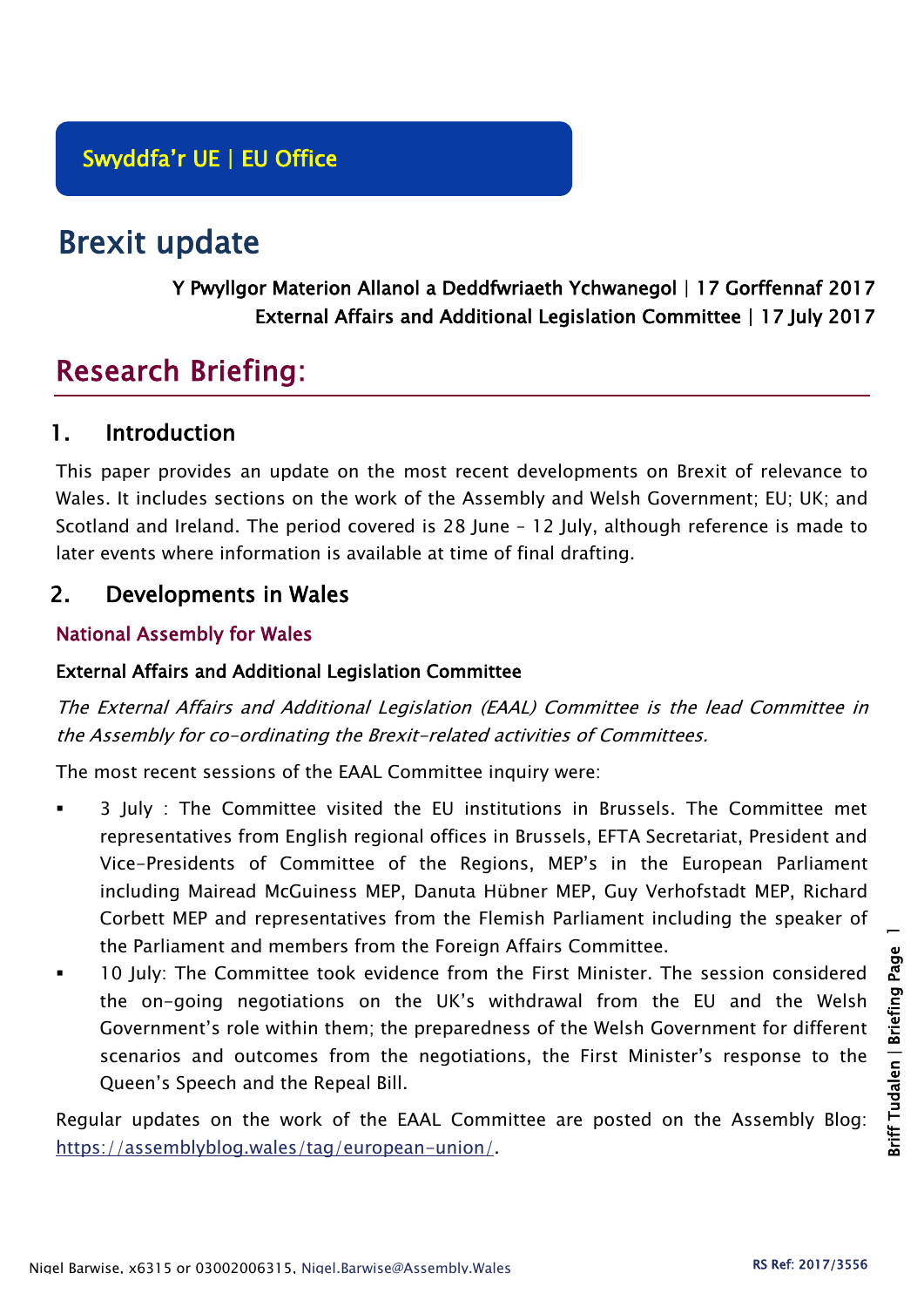The Research Service's own blogs are published on [In Brief.](https://assemblyinbrief.wordpress.com/) The latest Brexit blogs are [Safeguarding the position of EU citizens living in the UK and UK nationals living in the EU](https://assemblyinbrief.wordpress.com/2017/06/30/safeguarding-the-position-of-eu-citizens-living-in-the-uk-and-uk-nationals-living-in-the-eu-what-does-the-uk-propose/) – [what does the UK propose?,](https://assemblyinbrief.wordpress.com/2017/06/30/safeguarding-the-position-of-eu-citizens-living-in-the-uk-and-uk-nationals-living-in-the-eu-what-does-the-uk-propose/) [Safeguarding the position of EU citizens living in the UK and UK](https://assemblyinbrief.wordpress.com/2017/06/29/safeguarding-the-position-of-eu-citizens-living-in-the-uk-and-uk-nationals-living-in-the-eu-what-does-it-mean-for-wales/)  nationals living in the EU – [what does it mean for Wales?,](https://assemblyinbrief.wordpress.com/2017/06/29/safeguarding-the-position-of-eu-citizens-living-in-the-uk-and-uk-nationals-living-in-the-eu-what-does-it-mean-for-wales/) [The Welsh Government's proposals](https://assemblyinbrief.wordpress.com/2017/06/23/the-welsh-governments-proposals-for-new-laws/)  [for new laws](https://assemblyinbrief.wordpress.com/2017/06/23/the-welsh-governments-proposals-for-new-laws/) and [What might a Great Repeal Bill mean for Wa](https://assemblyinbrief.wordpress.com/2017/06/19/what-might-a-great-repeal-bill-mean-for-wales-the-assemblys-external-affairs-committee-has-set-out-its-view-on-the-legislating-for-brexit-white-paper/)les? The Assembly's External [Affairs Committee has set out its view on the Legislating for Brexit White Paper.](https://assemblyinbrief.wordpress.com/2017/06/19/what-might-a-great-repeal-bill-mean-for-wales-the-assemblys-external-affairs-committee-has-set-out-its-view-on-the-legislating-for-brexit-white-paper/)

#### **Other**

The Climate Change, Environment and Rural Affairs Committee is drafting its report on an inquiry into [Marine Protected Areas in Wales,](http://senedd.assembly.wales/mgIssueHistoryHome.aspx?IId=16663) and has published its report into the [Future of](http://senedd.assembly.wales/mgIssueHistoryHome.aspx?IId=15876)  [Agricultural and Rural Development Policies in Wales.](http://senedd.assembly.wales/mgIssueHistoryHome.aspx?IId=15876)

The Equality, Local Government and Communities Committee is carrying out an inquiry: [What](http://senedd.assembly.wales/mgConsultationDisplay.aspx?id=244&RPID=1008299204&cp=yes)  [will human rights in Wales look like after Brexit?](http://senedd.assembly.wales/mgConsultationDisplay.aspx?id=244&RPID=1008299204&cp=yes)

The Constitution and Legislative Affairs Committee has published a declaratory statement on the UK Repeal Bill. News item- [Brexit cannot be imposed on devolved nations](http://www.assembly.wales/en/newhome/pages/newsitem.aspx?itemid=1733&assembly=5)

'The implications of Brexit for the medical workforce' is explicitly included in the terms of reference for the Health, Social Care and Sport Committee's current inquiry on [medical](http://senedd.assembly.wales/mgIssueHistoryHome.aspx?IId=16122)  [recruitment.](http://senedd.assembly.wales/mgIssueHistoryHome.aspx?IId=16122)

28 June: [Plenary debate on the report](http://www.assembly.wales/en/bus-home/pages/rop.aspx?meetingid=4301&assembly=5&c=Record%20of%20Proceedings#484059) by the Climate Change, Environment and Rural Affairs Committee: [future of agricultural and rural development policies in Wales.](http://www.cynulliad.cymru/laid%20documents/cr-ld10995/cr-ld10995-e.pdf)

3 July: The Constitutional and Legislative Affairs Committee took evidence from the Llywydd on 'A Stronger Voice for Wales', which touched on Brexit.

## Welsh Government

29 June: [First Minister in Gibraltar to discuss common Brexit priorities.](http://gov.wales/newsroom/firstminister/2017/170629-fm-in-gibraltar-to-discuss-common-brexit-priorities/?lang=en)

30 June: [€1.5m EU investment helps Welsh company fight global infections](http://gov.wales/newsroom/finance1/2017/59147978/?lang=en).

#### News

4 July: CLA Cymru responds to the Rural Wales – [Time to Meet the Challenge 2025 Report.](http://www.cla.org.uk/community/your-area/wales/cla-cymru-news/cla-cymru-responds-rural-wales-%E2%80%93-time-meet-challenge-2025-report-published-today)

## 3. EU developments

## European Council

1 July: [Estonia begins its 6-month presidency of the Council of the EU.](http://www.consilium.europa.eu/en/council-eu/presidency-council-eu/)

6 July: [Statement following the 24th EU-Japan Summit, Brussels.](http://www.consilium.europa.eu/en/press/press-releases/2017/07/06-eu-japan-summit-statement/)

6 July: Remarks by President Donald Tusk at the press conference [of the EU-Japan summit](http://www.consilium.europa.eu/en/press/press-releases/2017/07/06-tusk-remarks-press-conference-eu-japan-summit/) in Brussels.

8 July: G20 Leaders' Declaration - [Shaping an interconnected world.](http://www.consilium.europa.eu/en/press/press-releases/2017/07/08-g20-hamburg-communique/)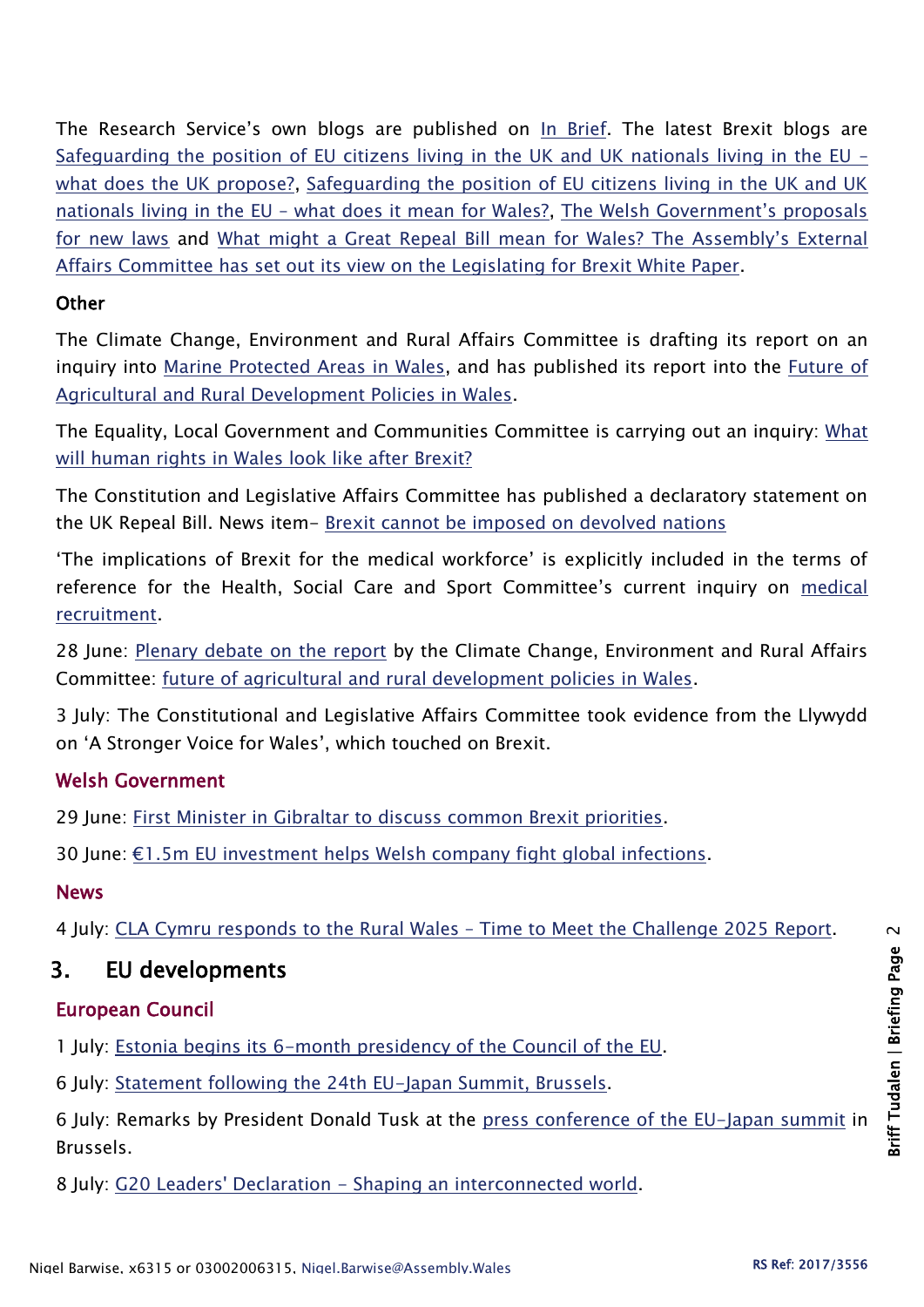11 July: Recommendation for a Council Recommendation on the [2017 National Reform](http://data.consilium.europa.eu/doc/document/ST-9315-2017-INIT/en/pdf)  [Programme of the United Kingdom](http://data.consilium.europa.eu/doc/document/ST-9315-2017-INIT/en/pdf) and delivering a Council opinion on the 2017 Convergence Programme of the United Kingdom.

12 July: [Council agrees its position for the 2018 EU budget and backs increase of 2017 EU](http://www.consilium.europa.eu/en/press/press-releases/2017/07/12-eu-budget-position/)  [budget.](http://www.consilium.europa.eu/en/press/press-releases/2017/07/12-eu-budget-position/)

#### European Commission

28 June: [Reflection paper on the future of EU finances.](https://ec.europa.eu/commission/publications/reflection-paper-future-eu-finances_en) Politico article: [Commission looks to](http://www.politico.eu/article/commission-looks-to-sacrifice-agriculture-to-plug-brexit-budget-hole/?utm_content=buffer84563&utm_medium=social&utm_source=twitter.com&utm_campaign=buffer)  [sacrifice agriculture to plug Brexit budget hole.](http://www.politico.eu/article/commission-looks-to-sacrifice-agriculture-to-plug-brexit-budget-hole/?utm_content=buffer84563&utm_medium=social&utm_source=twitter.com&utm_campaign=buffer)

29 June: The Commission published more position papers which were discussed by the EU27 after European Council on 29 June: [Judicial Cooperation in Civil and Commercial Matters;](https://ec.europa.eu/commission/sites/beta-political/files/essential_principles_judicial_cooperation_in_civil_and_commercial_matters.pdf) [Ongoing Union Judicial and Administrative Procedures;](https://ec.europa.eu/commission/sites/beta-political/files/essential_principles_ongoing_union_judicial_and_administrative_procedures.pdf) [Ongoing Police and Judicial](https://ec.europa.eu/commission/sites/beta-political/files/essential_principles_ongoing_police_and_judicial_coop._.pdf)  [Cooperation in Criminal matters;](https://ec.europa.eu/commission/sites/beta-political/files/essential_principles_ongoing_police_and_judicial_coop._.pdf) [Issues relating to the Functioning of the Union Institutions,](https://ec.europa.eu/commission/sites/beta-political/files/essential_principles_functioning_of_the_institutions_agencies_and_bodies.pdf)  [Agencies and Bodies;](https://ec.europa.eu/commission/sites/beta-political/files/essential_principles_functioning_of_the_institutions_agencies_and_bodies.pdf) [Governance:](https://ec.europa.eu/commission/sites/beta-political/files/essential_principles_governance.pdf) [Goods placed on the Market under Union law before the](https://ec.europa.eu/commission/publications/position-paper-transmitted-eu27-goods-placed-market-under-union-law-withdrawal-date_en)  [withdrawal date.](https://ec.europa.eu/commission/publications/position-paper-transmitted-eu27-goods-placed-market-under-union-law-withdrawal-date_en)

6 July: [Speech by Michel Barnier at the European Economic and Social Committee,](http://europa.eu/rapid/press-release_SPEECH-17-1922_en.htm) he talked about the consequences of being in or out of the internal market or the customs union, and 'no deal'.

6 July: EU - [Japan Summit: leaders give green light to landmark economic and strategic](http://europa.eu/rapid/press-release_IP-17-1927_en.htm)  [partnership agreements.](http://europa.eu/rapid/press-release_IP-17-1927_en.htm) Politico article: [EU and Japan hit back at protectionism with trade](http://www.politico.eu/article/eu-and-japan-negotiators-seal-trade-agreement/?utm_source=POLITICO.EU&utm_campaign=069fced8a1-EMAIL_CAMPAIGN_2017_07_06&utm_medium=email&utm_term=0_10959edeb5-069fced8a1-189943073)  [deal.](http://www.politico.eu/article/eu-and-japan-negotiators-seal-trade-agreement/?utm_source=POLITICO.EU&utm_campaign=069fced8a1-EMAIL_CAMPAIGN_2017_07_06&utm_medium=email&utm_term=0_10959edeb5-069fced8a1-189943073)

6 July: [Fishing opportunities for 2018 under the common fisheries policy](http://ec.europa.eu/info/consultations/fishing-opportunities-2018-under-common-fisheries-policy_en) (closes 15 September)

6 July: Remarks by European Commission President Juncker at the joint press briefing with Donald Tusk, President of the European Council, and Shinzō Abe, Prime Minister of Japan, [on](http://europa.eu/rapid/press-release_SPEECH-17-1926_en.htm)  [the occasion of the EU-Japan Summit.](http://europa.eu/rapid/press-release_SPEECH-17-1926_en.htm)

6 July: [EU and Japan reach agreement in principle on Economic Partnership Agreement.](http://europa.eu/rapid/press-release_IP-17-1902_en.htm)

6 July: [Member States compliance with EU law: not yet good enough.](http://europa.eu/rapid/press-release_IP-17-1846_en.htm)

7 July: [Public consultation identifies challenges for future Common Agricultural Policy.](http://europa.eu/rapid/press-release_IP-17-1939_en.htm)

8 July: EU and Canada agree to set a date for the provisional application of the [Comprehensive Economic and Trade Agreement.](http://europa.eu/rapid/press-release_STATEMENT-17-1959_en.htm)

11 July: The future [of EU finances: High Level Group presents proposals to simplify access to](http://europa.eu/rapid/press-release_IP-17-1921_en.htm)  [EU funds.](http://europa.eu/rapid/press-release_IP-17-1921_en.htm)

12 July: [Speaking points by Michel Barnier after the College meeting,](http://europa.eu/rapid/press-release_SPEECH-17-2005_en.htm) [Factsheet: State of play](http://europa.eu/rapid/press-release_MEMO-17-2001_en.htm)  [of Article 50 negotiations.](http://europa.eu/rapid/press-release_MEMO-17-2001_en.htm)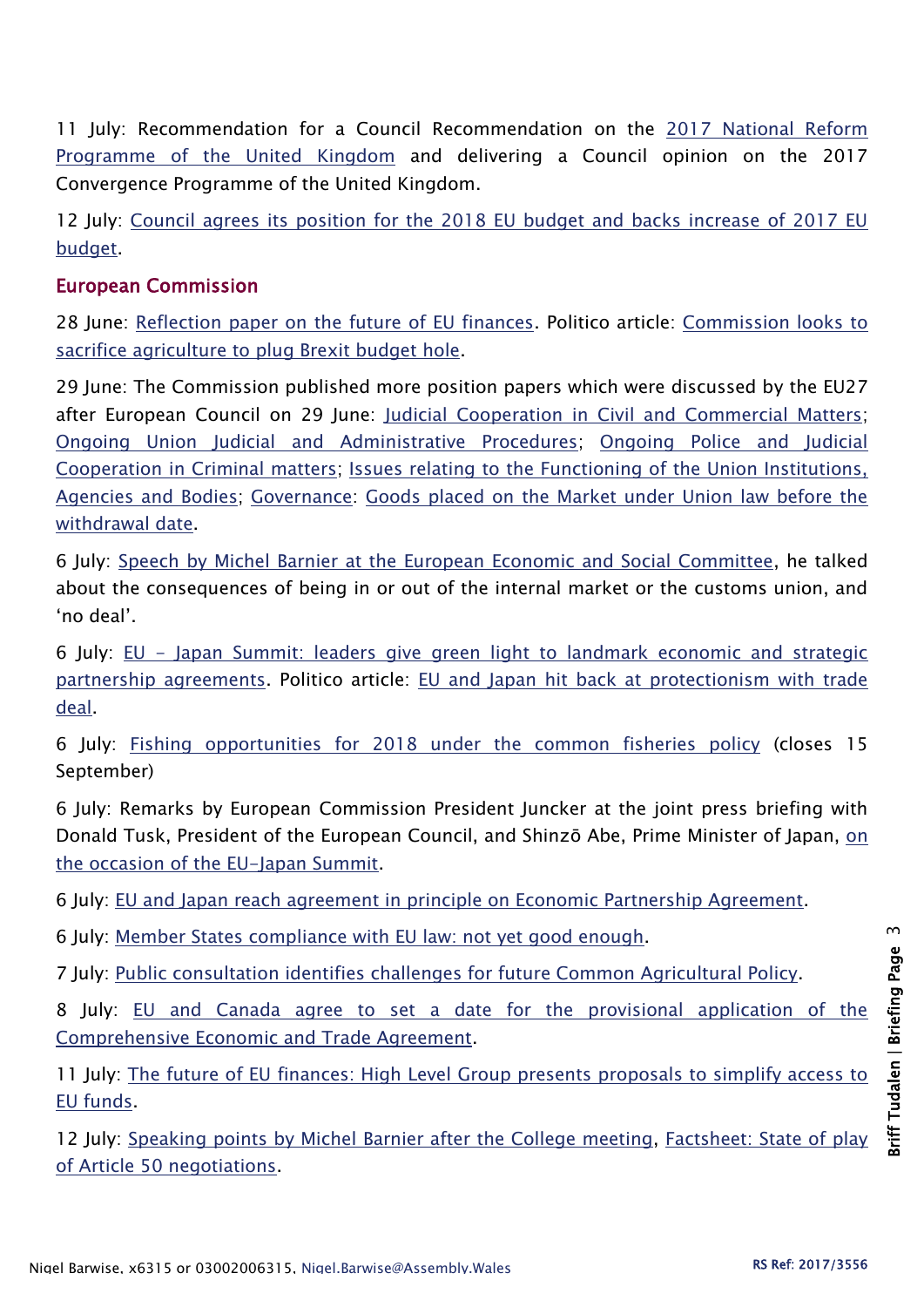13 July: Michel Barnier met the Labour leader Jeremy Corby, the First Minister of Scotland, Nicola Sturgeon, and the First Minister of Wales, Carwyn Jones.

#### European Parliament

28 June: [Organic food: new rules for EU label agreed.](http://www.europarl.europa.eu/news/en/press-room/20170628IPR78527/organic-food-new-rules-for-eu-label-agreed)

30 June: [Border control: political agreement on new Entry-Exit system.](http://www.europarl.europa.eu/news/en/press-room/20170627IPR78409/border-control-political-agreement-on-new-entry-exit-system)

5 July: [Estonia's EU Council Presidency and G20 priorities debated in plenary](http://www.europarl.europa.eu/news/en/press-room/20170629IPR78635/estonia-s-eu-council-presidency-and-g20-priorities-debated-in-plenary).

9 July: [Improve the Brexit offer to EU citizens, or we'll veto the deal](https://www.theguardian.com/commentisfree/2017/jul/09/brexit-offer-eu-citzens-veto-british-porposal-european-parliament) - Guy Verhofstadt and party leaders.

11 July: [Airline and airport bosses sound alarm on impact of Brexit to MEPs.](http://www.europarl.europa.eu/news/en/press-room/20170710IPR79401/airline-and-airport-bosses-sound-alarm-on-impact-of-brexit-to-meps)

12 July: [Constitutional affairs MEPs discussed Brexit negotiations with Guy Verhofstadt.](http://www.europarl.europa.eu/news/en/press-room/20170710IPR79369/constitutional-affairs-meps-to-discuss-brexit-negotiations-with-guy-verhofstadt)

12 July: [North Sea plan: ensuring sustainable stocks and security for fishermen.](http://www.europarl.europa.eu/news/en/press-room/20170710IPR79402/north-sea-plan-ensuring-sustainable-stocks-and-security-for-fishermen)

#### European News

6 June: [Welsh Water invests £250m to produce green energy](http://www.bbc.co.uk/news/uk-wales-40509518) – part financed by the European Investment Bank (BBC)

## 4. UK developments

#### UK Government

29 June: [PM meetings with EU leaders ahead of G20 summit.](https://www.gov.uk/government/news/pm-meetings-with-eu-leaders-ahead-of-g20-summit-29-june-2017)

30 June: Prime Minister Theresa May spoke with DUP leader Arlene Foster and Sinn Fein leader Michelle O'Neill about [discussions to restore an Executive.](https://www.gov.uk/government/news/pm-calls-with-arlene-foster-and-michelle-oneill-30-june-2017)

5 July: Theresa May spoke with [Greek Prime Minister Alexis Tsipras](https://www.gov.uk/government/news/pm-call-with-greek-prime-minister-tsipras-5-july-2017) to discuss the ongoing Cyprus settlement.

7 July: Prime Minister Theresa May held a meeting with [Italian Prime Minister Gentiloni](https://www.gov.uk/government/news/pm-meeting-with-prime-minister-gentiloni-7-july-2017) to discuss the migration crisis in the Mediterranean.

8 July: [G20 Summit July 2017:](https://www.gov.uk/government/speeches/g20-summit-july-2017-prime-ministers-press-statement) Prime Minister's press statement.

10 July: [Theresa May and Australian Prime Minister Malcolm Turnbull gave a press](https://www.gov.uk/government/speeches/pm-press-conference-with-australian-pm-malcolm-turnbull-10-july-2017)  [conference.](https://www.gov.uk/government/speeches/pm-press-conference-with-australian-pm-malcolm-turnbull-10-july-2017)

10 July: [Ministers step up engagement with small businesses.](https://www.gov.uk/government/news/ministers-step-up-engagement-with-small-businesses)

13 July: The [Great Repeal Bill](https://publications.parliament.uk/pa/bills/cbill/2017-2019/0005/18005.pdf) is published.

#### House of Commons

28 June: In Northern Ireland questions on [Leaving the EU: Free Movement of People](http://hansard.parliament.uk/commons/2017-06-28/debates/AC16F419-D79C-4BF3-9806-DA5507613AF6/LeavingTheEUFreeMovementOfPeople) and on [Leaving the EU: Border.](http://hansard.parliament.uk/commons/2017-06-28/debates/C4E4D374-B54A-4D8F-9504-09CB068DA2A3/LeavingTheEUBorder)

4 July: Debate on the [European Union \(Approvals\) Bill.](http://hansard.parliament.uk/commons/2017-07-04/debates/C0865A5A-54F2-46B3-A646-24BEEB2FB15D/EuropeanUnion(Approvals)Bill)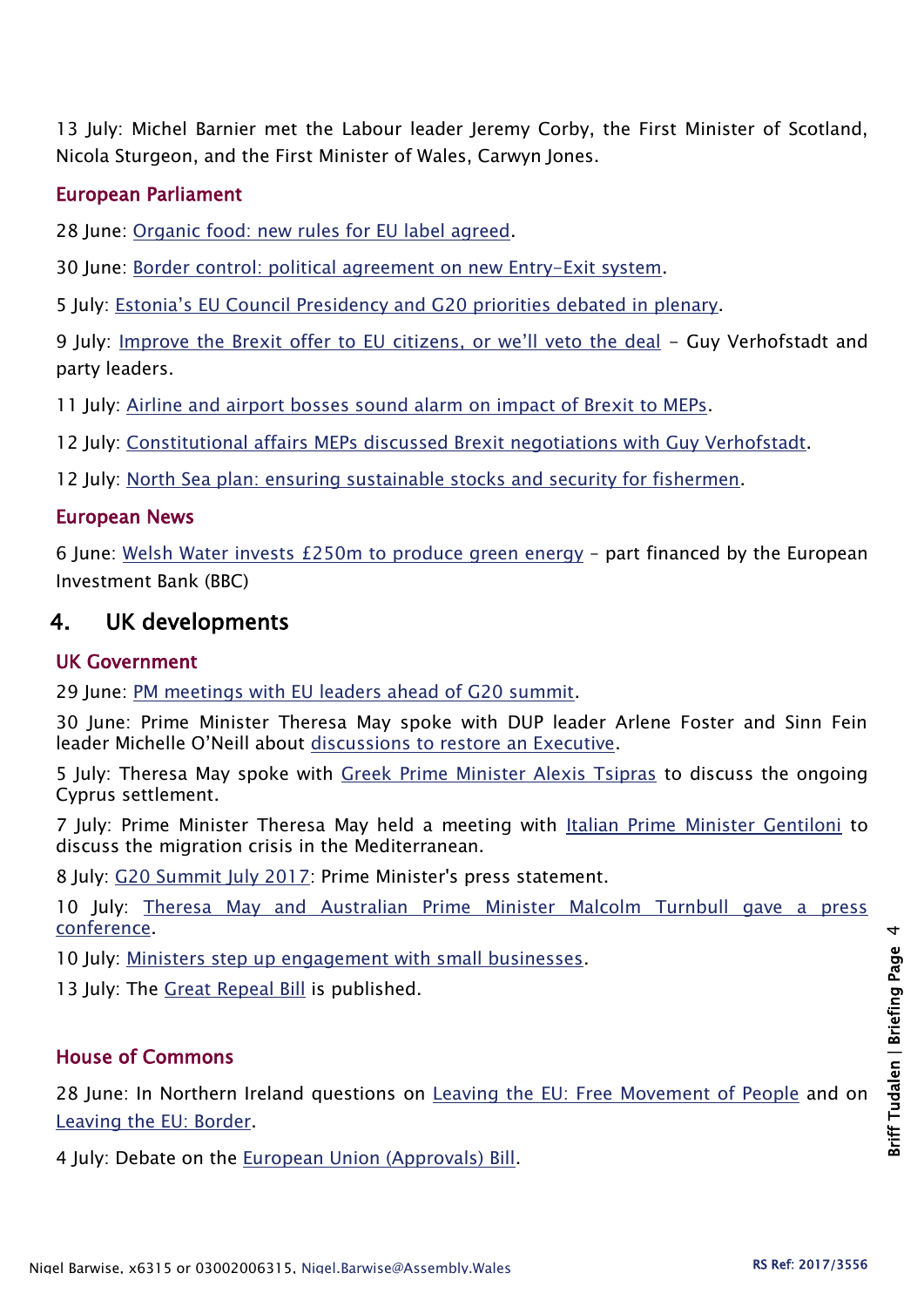6 July: [Oral Questions on International Trade.](http://hansard.parliament.uk/commons/2017-07-06)

6 July: The Secretary of State for International Trade and President of the Board of Trade (Dr Liam Fox) led a debate on [Exiting the European Union and Global Trade.](http://hansard.parliament.uk/commons/2017-07-06/debates/B1351616-A3BA-4A62-AEA7-7A77F80D733B/ExitingTheEuropeanUnionAndGlobalTrade)

10 July: The Prime Minister made a [statement on the G20 in Hamburg,](http://hansard.parliament.uk/Commons/2017-07-10/debates/C2A07B94-6249-4BCD-815D-81AB73581BC5/G20) followed by Questions.

#### House of Lords

28 June: Oral Question - [Agriculture: Foreign Workers.](https://hansard.parliament.uk/Lords/2017-06-28/debates/578A0627-1F85-4241-AF7F-771152B5248F/AgricultureForeignWorkers)

28 June: Debate on the Address - [Exiting the European Union.](https://hansard.parliament.uk/Lords/2017-06-28/debates/40B43E18-6186-4489-850A-95DCF873272E/Queen%E2%80%99SSpeech)

3 July: Oral Question - [Inshore Fisheries.](http://hansard.parliament.uk/Lords/2017-07-03/debates/4F5D13A1-7D52-43B4-852D-6ACEDCEEE23E/InshoreFisheries)

4 July: Oral Question - [Brexit objectives.](http://hansard.parliament.uk/Lords/2017-07-04/debates/CD51B8B4-2475-4D98-B3AB-A9066A1496C1/Brexit)

4 July: [Debate on the Report from the European Union Committee Brexit: acquired rights.](http://hansard.parliament.uk/Lords/2017-07-04/debates/071B24D5-2F21-4509-AF5F-B5909DB4A8C9/BrexitAcquiredRights(EUCReport))

6 July: Oral Question - [Brexit: EU Institution Relocations.](http://hansard.parliament.uk/Lords/2017-07-06/debates/B0AA8626-7A99-47C2-B087-DA20126A6C12/BrexitEUInstitutionRelocations)

6 July: First Reading of the [EEA Nationals \(Indefinite Leave to Remain\) Bill.](http://hansard.parliament.uk/Lords/2017-07-06/debates/BFF8558C-9A18-46DF-A6B8-8CBE1C2ABBF9/EEANationals(IndefiniteLeaveToRemain)Bill(HL))

10 July: [Statement on G20](http://hansard.parliament.uk/lords/2017-07-10/debates/C9F57EE7-FBFB-4CC8-A207-44568DD1B5E5/G20) and Questions.

30 June: [Chief Executive of Ombudsman Services gives evidence on Consumer Protection](http://www.parliament.uk/business/committees/committees-a-z/lords-select/eu-justice-subcommittee/news-parliament-2017/brexit-consumer-protection-shand-smith/) to the EU Justice Sub-Committee.

6 July: [Post-Brexit foreign and defence co-operation with the EU](http://www.parliament.uk/business/committees/committees-a-z/lords-select/eu-external-affairs-subcommittee/news-parliament-2017/foreign-defence-cooperation/) explored by the EU External Affairs Sub-Committee.

10 July: Overseas Territories give evidence on Brexit implications to the European Union [Committee.](http://www.parliament.uk/business/committees/committees-a-z/lords-select/eu-select-committee-/news-parliament-2017/overseas-territories-evidence-100717/)

11 July: The EU Energy and Environment Sub-Committee launched an inquiry into the [implications of Brexit for energy security in the UK.](http://www.parliament.uk/business/committees/committees-a-z/lords-select/eu-energy-environment-subcommittee/inquiries/parliament-2017/brexit-energy-security/)

11 July: [David Davis MP questioned on Brexit negotiations by the European Union Committee.](http://www.parliament.uk/business/committees/committees-a-z/lords-select/eu-select-committee-/news-parliament-2017/david-davis-evidence-110717/)

11 July: [Regulators advise on Brexit and consumer protection rights](http://www.parliament.uk/business/committees/committees-a-z/lords-select/eu-justice-subcommittee/news-parliament-2017/brexit-consumer-protection-livermore-steedman/) - EU Justice Sub-Committee.

12 July: [Brexit: EU Select Committee visited Brussels to meet Michel Barnier and Guy](http://www.parliament.uk/business/committees/committees-a-z/lords-select/eu-select-committee-/news-parliament-2017/eu-committee-brussels-120717/)  [Vehofstadt.](http://www.parliament.uk/business/committees/committees-a-z/lords-select/eu-select-committee-/news-parliament-2017/eu-committee-brussels-120717/)

12 July: [The King of Spain, King Felipe, visited the UK Parliament](http://www.parliament.uk/business/news/2017/july/king-of-spain-visits-uk-parliament/) and addressed members of both Houses of Parliament in the Royal Gallery of the House of Lords.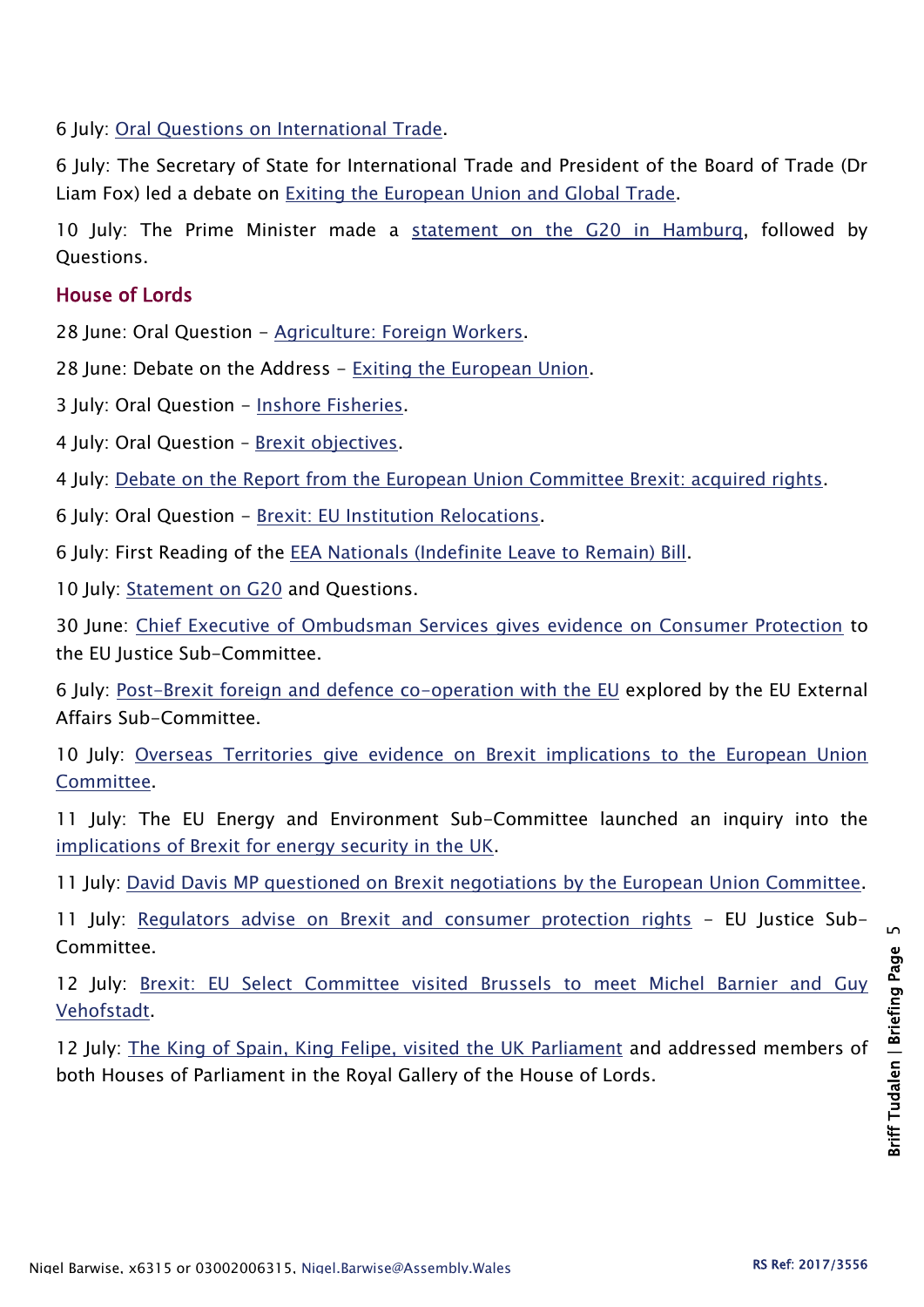## 5. Scotland

#### Scottish Parliament

29 June: His Excellency [Norman Hamilton \(High Commission of Malta in the United Kingdom\)](http://www.parliament.scot/parliamentarybusiness/report.aspx?r=11047&i=100898) answered questions from the Culture, Tourism, Europe and External Relations Committee, on the penultimate day of the Maltese presidency of the Council of the EU.

#### Scottish Government

10 July: Call for Scotland's v[oice to be heard on Brexit](https://news.gov.scot/news/call-for-scotlands-voice-to-be-heard-on-brexit) - External Affairs Secretary meets EU Ambassadors.

## 6. Northern Ireland

The Assembly has published [EU Matters: BREXIT Negotiation Focus,](http://www.niassembly.gov.uk/assembly-business/eu-matters/newsletters/issue-012017/) which includes a summary of the UK government, European Council and European Parliament negotiating positions.

## 7. Reports published

*House of Commons Library*

[Environmentally Sustainable Agriculture](http://researchbriefings.files.parliament.uk/documents/POST-PN-0557/POST-PN-0557.pdf)

[Security of UK Food Supply](http://researchbriefings.files.parliament.uk/documents/POST-PN-0556/POST-PN-0556.pdf)

[Brexit: Agriculture and trade](http://researchbriefings.files.parliament.uk/documents/CBP-7974/CBP-7974.pdf)

[EU State Aid rules and WTO Subsidies Agreement](http://researchbriefings.files.parliament.uk/documents/SN06775/SN06775.pdf)

*Other*

[Living abroad: migration between Britain and the EU8](https://www.ons.gov.uk/peoplepopulationandcommunity/populationandmigration/internationalmigration/articles/livingabroad/migrationbetweenbritainandtheeu8/pdf) - Poland, Lithuania, Czech Republic,

Hungary, Slovakia, Slovenia, Estonia and Latvia (Office for National Statistics)

[Living abroad: migration between Britain and Spain](https://www.ons.gov.uk/peoplepopulationandcommunity/populationandmigration/internationalmigration/articles/livingabroad/migrationbetweenbritainandspain/pdf) (Office for National Statistics)

The Repeal Bill - [Legal and Practical Challenges of Implementing Brexit](https://www.scer.scot/wp-content/uploads/SCER-Policy-Paper-4.pdf) (Scottish Centre on European Relations)

European law expert: [UK has sparked race to the bottom that will](https://theconversation.com/european-law-expert-uk-has-sparked-race-to-the-bottom-that-will-strip-citizens-of-their-rights-80518) strip citizens of their rights (The Conversation)

[EU citizens proposal: a lawyer examines the](https://theconversation.com/eu-citizens-proposal-a-lawyer-examines-the-detail-80111) detail (The Conversation)

[What's now at stake for UK citizens living in the rest of the EU](https://theconversation.com/whats-now-at-stake-for-uk-citizens-living-in-the-rest-of-the-eu-80562) (The Conversation)

[Fishing and Brexit](http://ukandeu.ac.uk/fishing-and-brexit/) (UK in a changing Europe)

[Taking back control?](http://ukandeu.ac.uk/taking-back-control/) – withdrawing from the 1964 London Fisheries Convention (UK in a changing Europe)

[A hard Irish border is quite possible, a frictionless one is an oxymoron](http://blogs.lse.ac.uk/brexit/2017/07/10/a-hard-irish-border-is-possible-a-frictionless-one-is-an-oxymoron/) (LSE Brexit blogs)